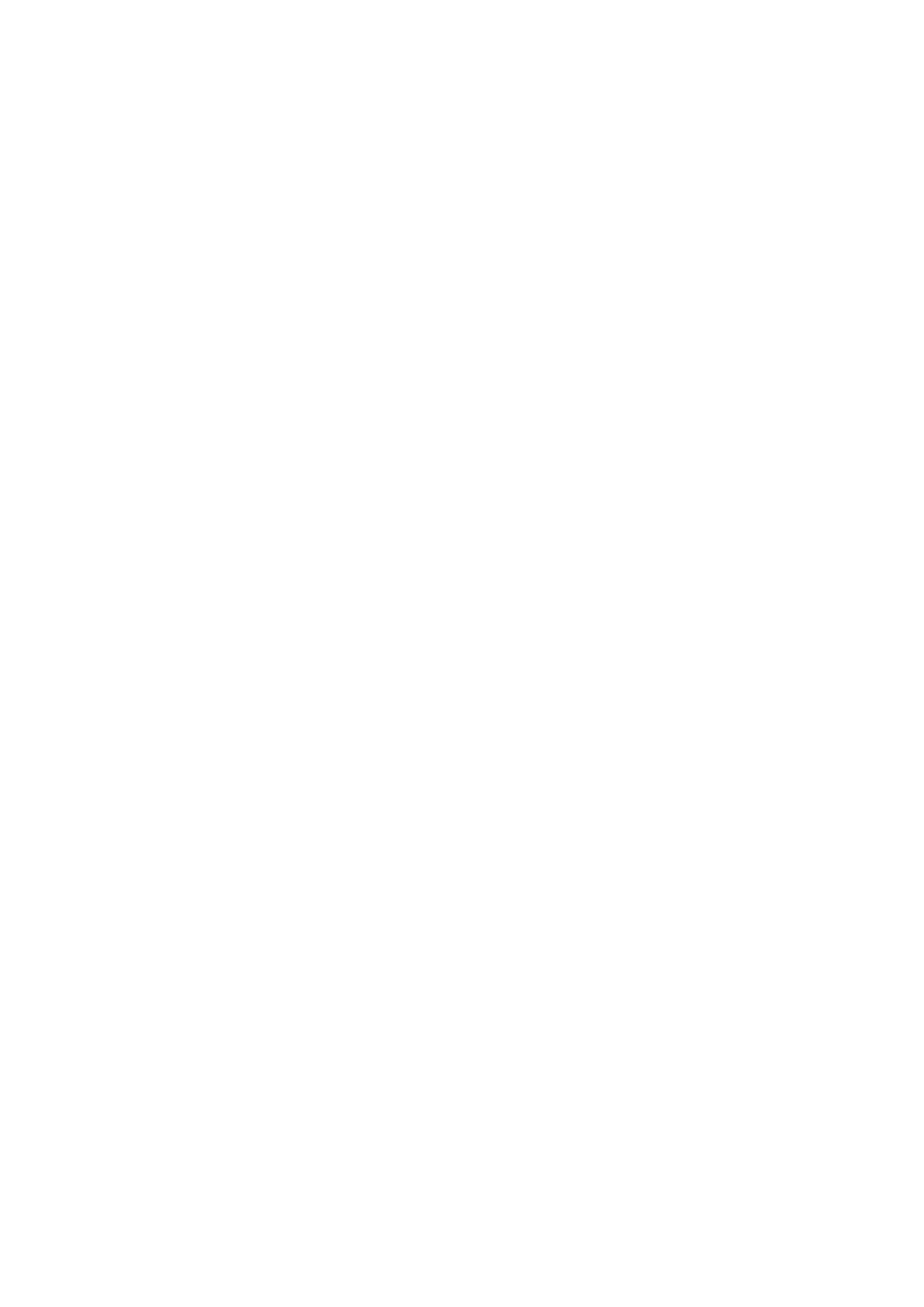## **Closing Plenary**

*Friday 26 August 2016 (Afternoon)*

*[The Presiding Officer opened the meeting at 14:06]*

### <span id="page-2-0"></span>**Rapporteurs' Summaries**

**The Presiding Officer (Ken Macintosh):** Good afternoon and welcome to the closing plenary session of the 2016 Edinburgh International Culture Summit. I begin by inviting our three rapporteurs to report back on the three themes, starting with Catherine Holden on culture and heritage. Catherine has now successfully launched a career as a cultural consultant, following a prominent career in museums across Britain.

Over to you, Catherine.

14:06

#### <span id="page-2-1"></span>**Catherine Holden (Cultural Consultant, Edinburgh):** Thank you very much.

Heritage is long and life is short. Three hundred and fifty million years ago, or thereabouts, the rocks deep beneath our feet here were molten lava, and 2 million years ago, a glacier crunched past us, carving out the landscape and exposing the rocky crags that overlook this building. By the iron age, human settlers had begun to make this their home, and around 700 years ago, builders started work on a palace on the hill, which became Edinburgh Castle. That is just the beginning of this place's story.

Our four sessions have reminded us in many different ways that we are the guardians of a great legacy and are just the latest in a long line of fellow women and men who have been exploring, making and remaking the world around them. A common theme in all our sessions was that cultural heritage is not just about buildings or things—although remarkable and diverse artefacts are absolutely vital to it—but that culture also means people.

From our four topics—urban regeneration, tourism, the protection of cultural heritage and best practice in the management of heritage—I have chosen some juicy reflections and suggestions for you to consider. First, we found that one of the keys to successful regeneration is—drum roll—a catalyst. That could be grabbing an opportunity such as funding or an international competition, or facing up to a problem such as acute poverty. Such so-called burning platforms are, in some cases, hideously literally so.

Other keys to successful regeneration are: leadership that is courageous and persistent; partnership—political, commercial philanthropic; community ownership as a way both to derive ideas and to drive action; wisely balanced governance, with top-down structure and planning matched by bottom-up spontaneity and entrepreneurial dynamism; historical roots connected to routes forward to enable us to build on, but also, in some cases, to move past the past, exorcising false memories and superseding faded glories; and what we might call learning links—in other words, networks, such as the one that has been formed at this Summit, that enable us to have honest exchange. We reflected on the fact that others' experiences and success offer vital evidence for our own case for culture by helping us to influence sometimes suspicious communities or sceptical decision makers.

On tourism, we traced a clear shift from sun, sea and sand to self and self-discovery—from relaxation to revelation. As a result, cultural tourism is growing exponentially. One speaker noted that by 2050 half of our planet will be on the move visiting the other half.

There was some divergence in the room. Some delegates currently have no tourism economy to speak of, whereas others are groaning under the strain of massive demand.

We learned that the successful destination drum roll number 2—will use technology ingeniously to manage the challenges of marketing, choice, time and space. It will look after its home team—the local citizens who constitute the culture, the welcome and the experience—who can too easily feel swamped or resentful when the tourists arrive, and it will understand that the visiting team is no more homogeneous than its own citizens and, in fact, brings diversity to a place. As a result, it will use the power of cultural experiences such as festivals to create a spirit of exchange beyond the one-way gaze of the clicking camera lens.

Speakers warned of overreliance on "top 10" tourism icons, which leads to overcrowded bottlenecks and narrows perceptions of a place. A successful destination will go beyond a tick-box listicle approach to tourism, and will create new<br>stories with its people while honouring stories with its people while geographical and conceptual fringes. We are meeting in a city that knows how to love a fringe.

We ranged from tourism to trauma—from leisure to horror. Our session on cultural heritage in crisis explored the all-too-obvious and less-recognised implications of that for a place and its people. It is interesting that speakers expanded the focus from the awful physical destruction that is highly visual and so tends to grab our screens and front pages, to emphasise the arguably larger issues of illicit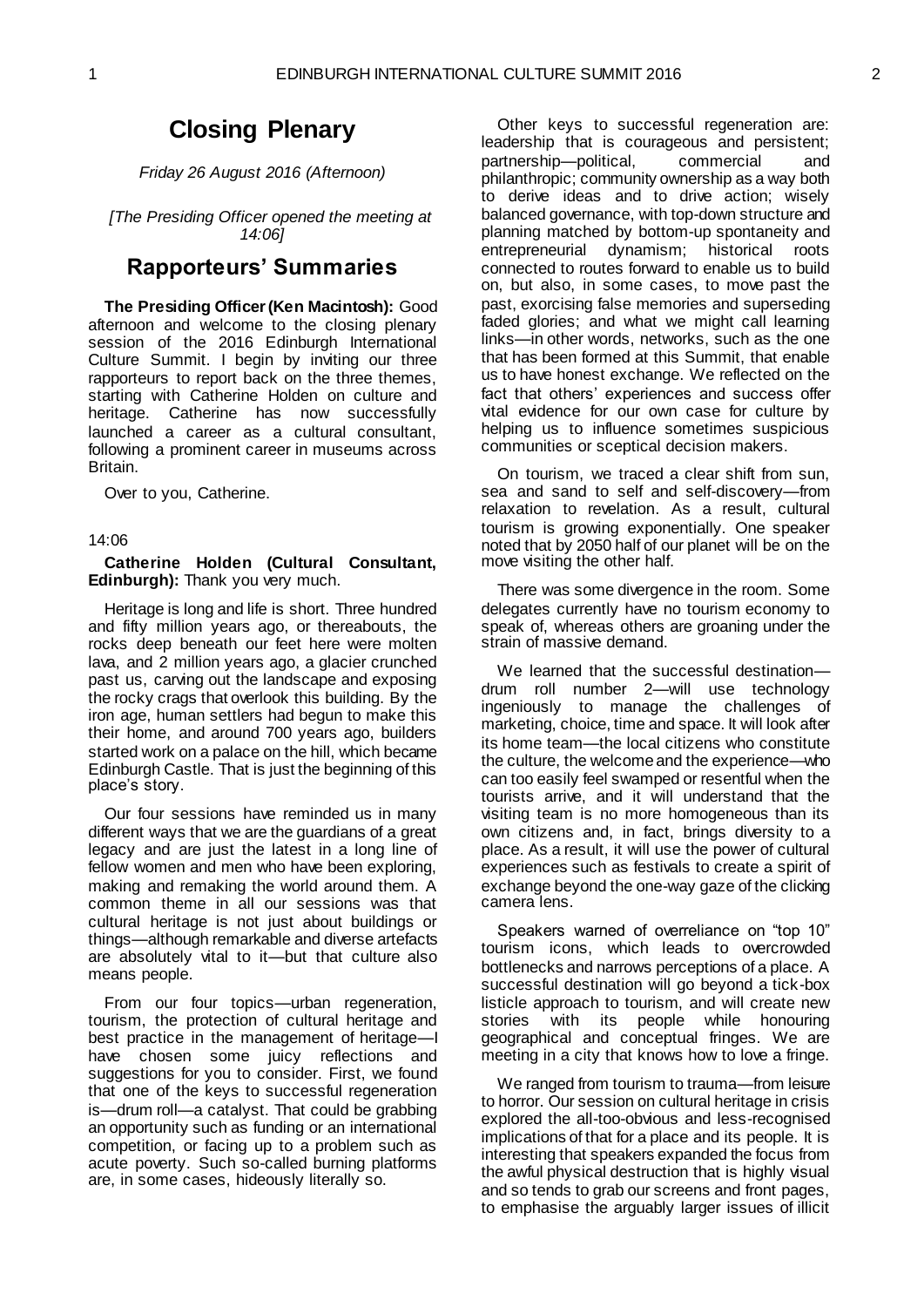trade supported by global underground criminal networks, and mass displacement of people whose loss tears the heart, the voices and the stories out of a place.

However, there are positives. We heard that cultural protection is not formally in the terms of reference for United Nations peacekeeping forces or the military—hence the scenes of museum looting in Baghdad back in 2003, when soldiers stood by looking on—but that is being addressed country by country with new terms, and supporting training to ensure that they are applied, being introduced.

Many nations, including the United Kingdom, have still not signed the 1954 Hague Convention, but at least one delegate in the room yesterday resolved to take that issue home and provide that vital signature.

A Japanese colleague reminded us that the remarkable treasures of the beautiful city of Kyoto were not destroyed in the world war that prompted the Hague Convention. That was a conscious decision that gives us hope amid the darkness.

Finally, I turn to our workshop on heritage sites, from post-gold-rush Australia to China and Edinburgh, that are taking practical steps to connect historic protection absolutely with contemporary development. The steps include this is the final drum roll—engaging small and large businesses to take an interest in and then to invest in heritage; resisting the vested interests of the privileged, who may seek to monopolise the opportunities and the narrative of their heritage; and creating a positive cycle in which the profits of tourism are used to pay for the maintenance and renewal of the cultural assets on which that tourism relies. Numbers are vital in influencing the economic case, but they are not all. The heritage sites asked the people who live and breathe their places what they see as precious, and how to engage others in those stories.

Contributors acknowledged that it is hard to involve communities, with all their exciting and sometimes infuriating diversity. People are likely to disagree. Participants discussed how to engage and the right questions to ask.

Finally, the workshop proposed recasting the word "heritage". Instead of its being a noun that decodes a set of fixed things and objects, the workshop proposed the word as a verb for a dynamic human process of exploration, interaction and reinterpretation of the past into the present and the future. So let us heritage ourselves.

One of our speakers invited us to close our eyes for a moment, think back 25 years, remember a place that we had known since 1991, and reflect on how much it has changed since then. I now invite you to close your eyes for a moment, if you wish, and connect the past with the present and beyond, to think forward 25 years and imagine how your place, this place and the world around us might look if we truly committed to putting heritage at the heart of our future. [*Applause*.]

#### **The Presiding Officer:** Thank you, Catherine.

I now ask Sir Paul Grice to summarise the conversation on culture and economics. As you may know, Paul is the chief executive of the Scottish Parliament, so he is one of our key hosts, but he also agreed—in fact, he volunteered—to be one of the key participants.

#### 14:15

<span id="page-3-0"></span>**Sir Paul Grice (Clerk/Chief Executive, Scottish Parliament):** Thank you, Presiding Officer. This is a report back from the round tables that considered scenarios for cultural sustainability, which also takes on board some of the points from the workshop on entrepreneurial skills.

If I may, I will start by thanking the chairs, presenters and my fellow rapporteurs, as well as all those who contributed. One of the groups was dominated by a very passionate debate on a challenge to the assumption that there is a benign circle of government, economy and culture. In many countries, the contemporary reality is that the role of culture is to counterbalance divisive political forces, both within countries and between countries. That poses a challenge to the cultural sector, and raises in particular the question whether we are, by not doing enough to counterbalance, at risk of contributing to that divisiveness rather than tackling it.

There was discussion in other round tables about the interrelationship between culture and communities at all levels, from state to local. On one hand there is the role of government and its agencies in supporting culture, and on the other there is the critical role of culture—specifically the effect that rediscovering and exploring a heritage such as language can have in nation building and, indeed, in helping to rebuild communities. We had practical examples of that from Singapore and some of the reservations of the United States of America.

It was clear from all the round tables that different political and economic contexts exist around the world. That is an obvious point, but it is highly relevant as we look to take forward ideas from this Summit and translate them into action. Where government is able and willing to provide support, that is good. There are many examples of where and how that is done successfully that could be synthesised. For example, a key role that government can and does play is in providing infrastructure. However, an important question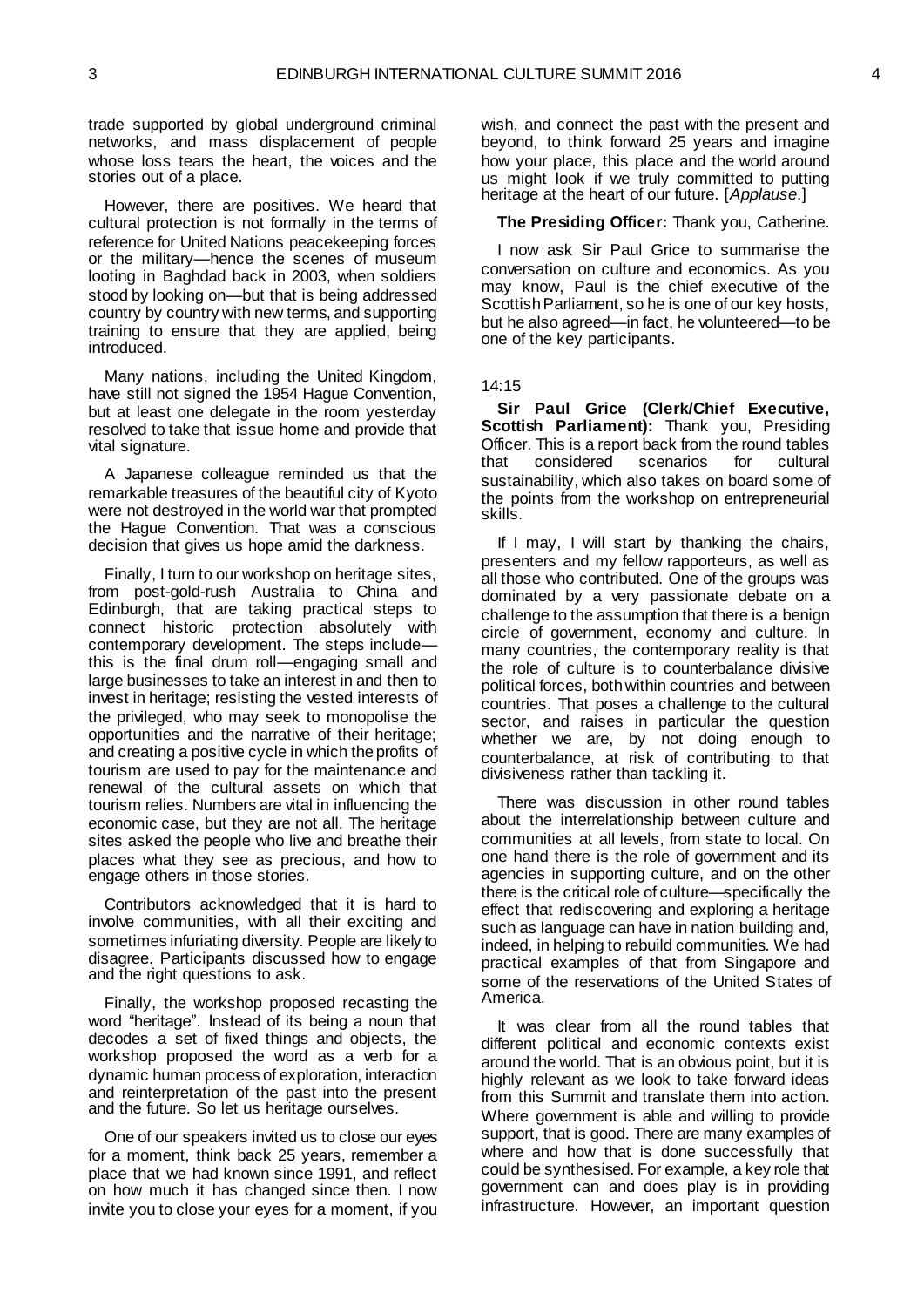then is whether we have the right infrastructure, and that is a very broad issue. In a physical sense, it could relate to space and facilities. However, the question is whether it is the right type of space in the right places. That certainly covers digital access. There is also a strand around the skills and creative talents of cultural entrepreneurs.

It is also clear, however, that government is not the only player; indeed, in some contexts it is not a major player, in terms of providing direct support. Many examples emerged from the round tables of where the private sector, alone or in partnership and at different scales, can enable cultural activity to thrive—for example, the film industry in Nigeria, Sri Lanka, India and the United States of America. An asset-base placed and market-making model is a practical suggestion of a new way of doing things. Complex related issues including crowdfunding and new investment instruments were discussed. Again, I say to Jonathan Mills that I think that there is a piece of work that could be done to bring together in an accessible format practical examples both to inspire and to guide.

Inclusiveness came out as a theme. Questions were asked about who benefits from investment in particular, public investment. In terms of consumption—if that is a term that we are allowed to use—people's propensity or ability physically to attend performances can sometimes be very exclusive. What is more likely nowadays, however, at a time when culture is increasingly disseminated through digital platforms, is the risk of digital exclusion.

It was also noted that the arts can sometimes be competitive and siloed, and that reconciling that with community ownership is a practical challenge. Inclusion was acknowledged as a genuinely difficult issue. In my view, such candour is an important starting point for looking at how the issue can be tackled.

To return to digital technologies, many examples were given of where more sophisticated use and analysis of data—for example, from social media—could enable more effective management and sustainability of cultural resources, whether natural or built. Alongside that, there is a need to generate more appropriate metrics. I, for one, learned a great deal about how the Scottish Parliament could look to measure its success in that regard.

An issue that was common to all the round tables was measurement of value and impact, which Catherine Holden touched on. There was a strong argument made that, because the economic value of the cultural sector is so easily demonstrated, we need to move beyond that. We can cite, for example, that the cine industry in Nigeria will have a value of \$8 billion by 2019, and that the cultural sector in Mexico generates over 7

per cent of gross domestic product from 3.5 per cent of the workforce, To use an example from much closer to home, the Edinburgh festivals were, back in 2011, estimated to have generated over £0.25 billion of additional expenditure in the Scottish economy.

I, personally, think that we would be unwise to neglect entirely the ability to converse in those narrow but well-accepted economic terms, but there was a strong sense that we need to find new ways to tell the story of value. That links back to things such as nation and community building and rebuilding. Have we sufficiently explored wellbeing and happiness and some of the related indices? In any event, we must not fall into the trap of thinking about the issue only in terms of numbers. We need a narrative to persuade and influence decision makers and a narrative to persuade and engage the public.

A key question at the heart of that is this: what does cultural benefit look and feel like? If we can nail that, we will be getting somewhere. Again, there is some practical thinking from the Summit that can help with that. As with many of the points that were raised in the workshops, the issue comes down to leadership. This morning's debate touched on an issue around the training, encouragement and support that we give to leaders in the cultural sector to address that.

A simple—but to my mind, critical—point was made that, in all our consideration of cultural sustainability, we must not forget the importance of the artistic act itself. Investment must support that act and policy must be built around it, because it is that creative endeavour that produces the substance on which everything else is founded.

On a related point, one of my favourite phrases of the Summit is "strategic modesty", which I think means that those who support culture and the arts, particularly public sector agencies, should not be ambitious for their own performance but should, within a vision, be responsive to the performance of the artists whom they aim to support.

In conclusion, Presiding Officer, I have to say that strategic modesty is perhaps something that we might reflect on as we return to our day job in a couple of weeks here in the Scottish Parliament.

Thank you very much indeed. [*Applause*.]

**The Presiding Officer:** I made a note of that very phrase. Thank you, Sir Paul.

Our final rapporteur, who will speak on culture and participation, is Julia Amour. Julia is the director of Festivals Edinburgh, so I am delighted that she has been able to join us during this month, of all months.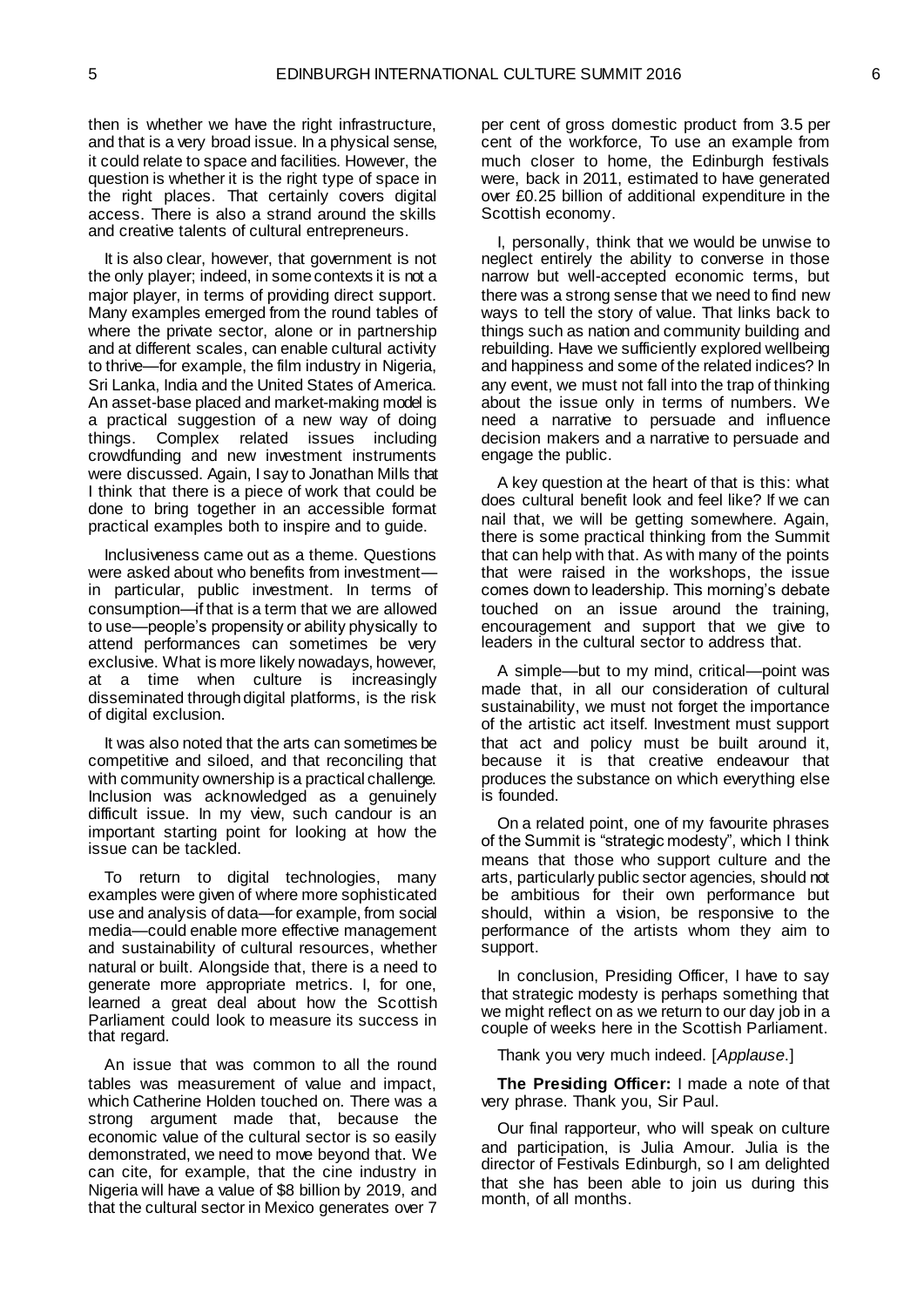#### 14:23

<span id="page-5-0"></span>**Julia Amour (Director, Festivals Edinburgh):**  Good afternoon, ladies and gentlemen. I applaud the very well-crafted speeches of my colleagues and I beg your indulgence for mine, which has been constructed over the last hour and a half over a slightly soggy sandwich.

What can we as policy makers learn about culture and participation from this morning's sessions? Across all the plenary meetings and other discussions, I have been struck by the rich picture that we have been collectively building about the need to understand the impacts that cultural participation can bring at four levels—the individual, social, civic and intercultural levels. Those are the four lenses that I offer for my remarks this afternoon.

In the individual and social spaces, we all heard wonderfully touching testimony this morning from David Leventhal and Matthew Peacock about the power of dance and music to restore a sense of pride, confidence and social connection. A key concept is that cultural participation enables people to focus on what matters to them and not what is the matter with them. That was expanded on in the two workshops on performance science, which brought forward the growing and very exciting body of evidence for the psychological, neurological and physical benefits of dancing and making music.

Aaron Williamon spoke about drumming work with older people in Japan and Switzerland and the multiple small-scale studies that now exist demonstrating the link between music and wellbeing. He spoke about the need for that research to scale up so that there is a good evidence base that we can translate into real-life policy making.

We learned about the accepted research behind the five-a-day prescription for wellbeing—connect, be active, be curious, give and keep learning—and how well that maps on to what art and culture can mean in all our lives.

Peter Lovatt, who I should say is a regular participant at our Edinburgh International Science Festival—there we know him as Dr Dance—said that rhythm is the very first thing that develops in babies, even before speech. It is therefore essential to wellbeing and we should recognise that and use it more throughout life.

Two settings where dance and music should be making a significant impact on policy making were highlighted. The first relates to how we learn from a young age, and therefore the need to reinvent the curriculum and the school day and think about how learners create and process memories that can be embodied in cultural activity that has meaning for them. One practical example is that

maths might be easier to learn after you have done some dancing.

The other setting relates to restorative and protective applications for conditions such as Parkinson's and depression. Where illness has made people feel disabled, they can feel reenabled through dance and helped to choreograph their way through their disease.

We also talked about the need to constantly tie policy back to practice and complement our lived understanding of how dance can be used in different places and spaces with our scientific understanding of its contribution. Although science and arts are often seen as polarities, they are absolutely complementary, and we are on the threshold of understanding that relationship much better.

On the idea of the four levels of impact, the session on strategies for engaging diverse communities looked more at the social, civic and intercultural levels. Musical metaphors were also used to convey the way in which arts and culture can foster an understanding that all our identities and communities are multicultural by, as a participant made clear, breaking down the song lyrically, melodically and rhythmically.

The group also felt that culture needs to create connections between people and ideas, not melt differences. That was likened to being at a mixing desk and cross-fading to mix distinctive inputs together while maintaining what was individual and original about each. That means living on the borders, collaborating to activate ideas and having a mature understanding of how, as other speakers have said, we can create risk leadership and collaborative leadership. We need to make the borders porous across cultures and across sectors, which means shaking up our institutions in the cultural space, the corporate space and other sectors. People also wished us to remember that we need a nuanced understanding of the fact that change often comes from individuals, small organisations and coalitions, which bring the outsider perspective that Jay Wang mentioned this morning.

Common threads from the sessions with regard to future directions included questions of scalability and sustainability in connecting our growing understanding of those benefits to public policy. Moreover, we need to find some way of ensuring that these things—the things that matter—happen everywhere and always instead of their being patchy and pilot.

Also, with regard to the learning about cross-<br>sciplinary and cross-sector models. disciplinary and cross-sector models, breakthroughs in understanding and innovation often come from cross-fertilisation across sectors. Someone highlighted the example of a virtual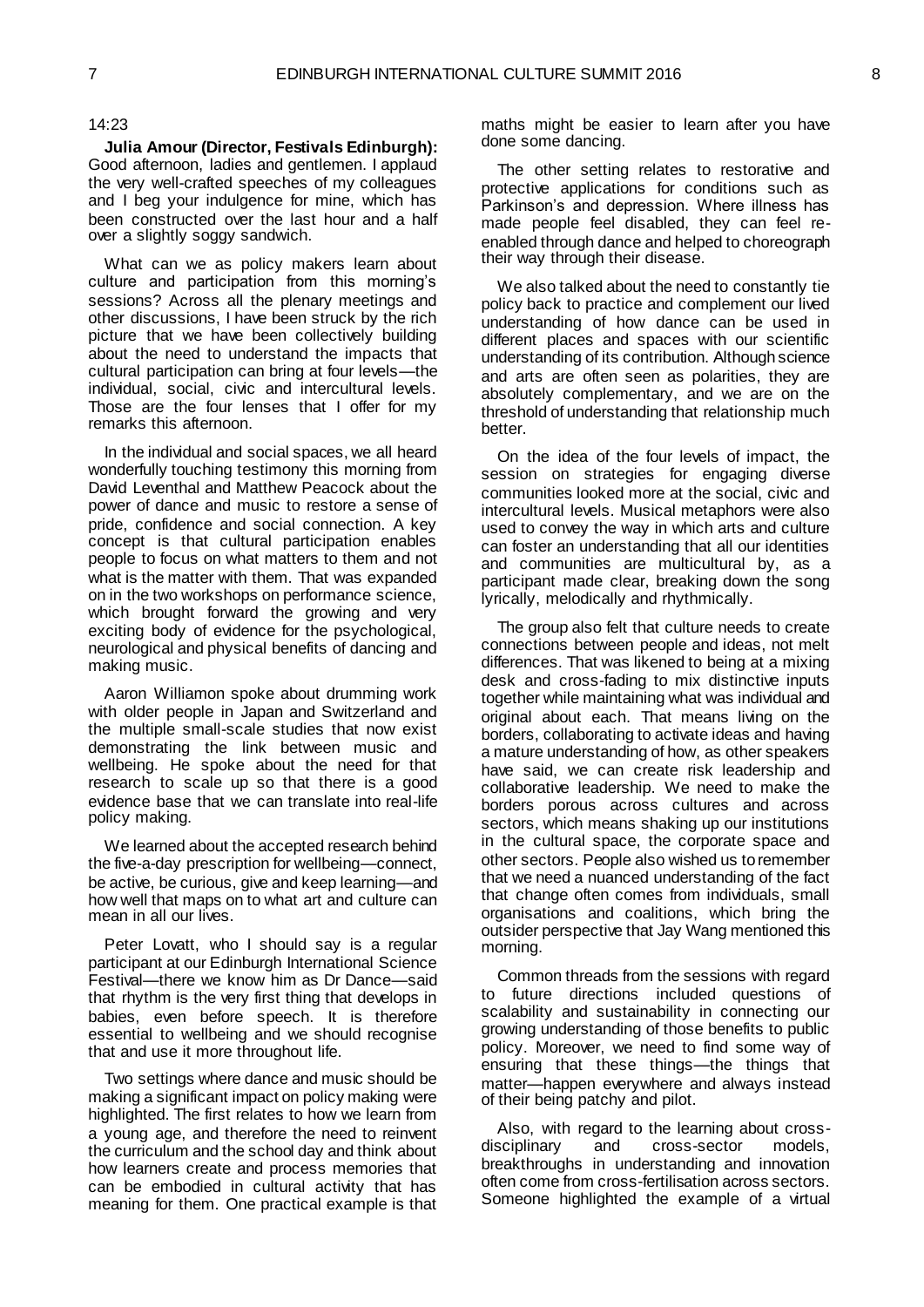application that helps musicians make small steps in building their confidence from a virtual rehearsal room to a virtual concert hall. The same techniques have also been applied to surgery and lacemaking.

That digital example brings us to the conversation about digital platforms that I was involved in this morning and in which we characterised the story that we heard as one of optimism, anxiety and the quest for action. We heard from Suhair Khan of the Google Cultural Institute a wonderfully optimistic vision of how new technologies can develop new audiences, provide global access and create new, immersive and inspiring cultural experiences by bringing together bits of collections from around the world in ways that were previously impossible, archiving temporary experiences such as festivals and providing new ways for professionals to engage with and understand cultural objects.

Jay Wang helped us to diagnose the reasons for some of our cultural and digital anxieties around how we navigate relationships between the physical and virtual worlds and how in the digital space we process, create and retain cultural memories and cultural identities differently. That might explain why the craving for face-to-face experiences is increasing at the same time as we are becoming more and more immersed in the virtual world.

In many societies, we have gone—overnight, it seems—from being information poor to being information rich. In the attention economy that we are now experiencing, the nature of storytelling and visual culture is changing rapidly, and we need the skills of arts and culture to understand that.

We then turned to the quest for actions with which to respond constructively to this fastchanging reality, and we acknowledged that digital platforms would change our ways of learning and push us more and more towards identifying the truly human dimension—towards asking the questions that Google cannot answer. We talked about people's need to engage with values, not objects, and the artist's role in making online engagements meaningful, by giving them a human voice and a point of connection. We recognised that sometimes we cling to the illusion that sharing is participating, and that we need to understand how to move beyond that. We talked about the emerging power dynamics of the information economy: the need for data to be accessible for social, cultural, educational and civic purposes; the need for artists and creators to have voices and spaces online, so that culture does not become ever more commodified; and the need for culture to have a central role in redefining our moral responsibilities in the online world.

We have covered a huge amount of ground in the past few hours. If I may, I will conclude with a personal reflection on the spirit of our discussion over the whole of the Summit. Listening to everyone here, I am struck more than ever by the fact that culture is a human miracle. The example that strikes me is that through ancient technologies from different civilisations—the alphabet, paper, printing—we are able to experience a shared humanity with people who lived millennia ago; with, for example, the playwright Terence, from the second century BC. He was of North African origin, was born a slave, and lived only to age 25. He wrote:

"I am human, and nothing human is alien to me".

In the past few days, those of us who have been lucky enough to sit in this room have seen that it is our responsibility to try to create our own modern cultural miracle that spreads the opportunity to connect and empathise as widely as possible across our communities, across our nations and across our world.

**The Presiding Officer:** Thank you very much, Julia. I thank Catherine Holden and Paul Grice, too.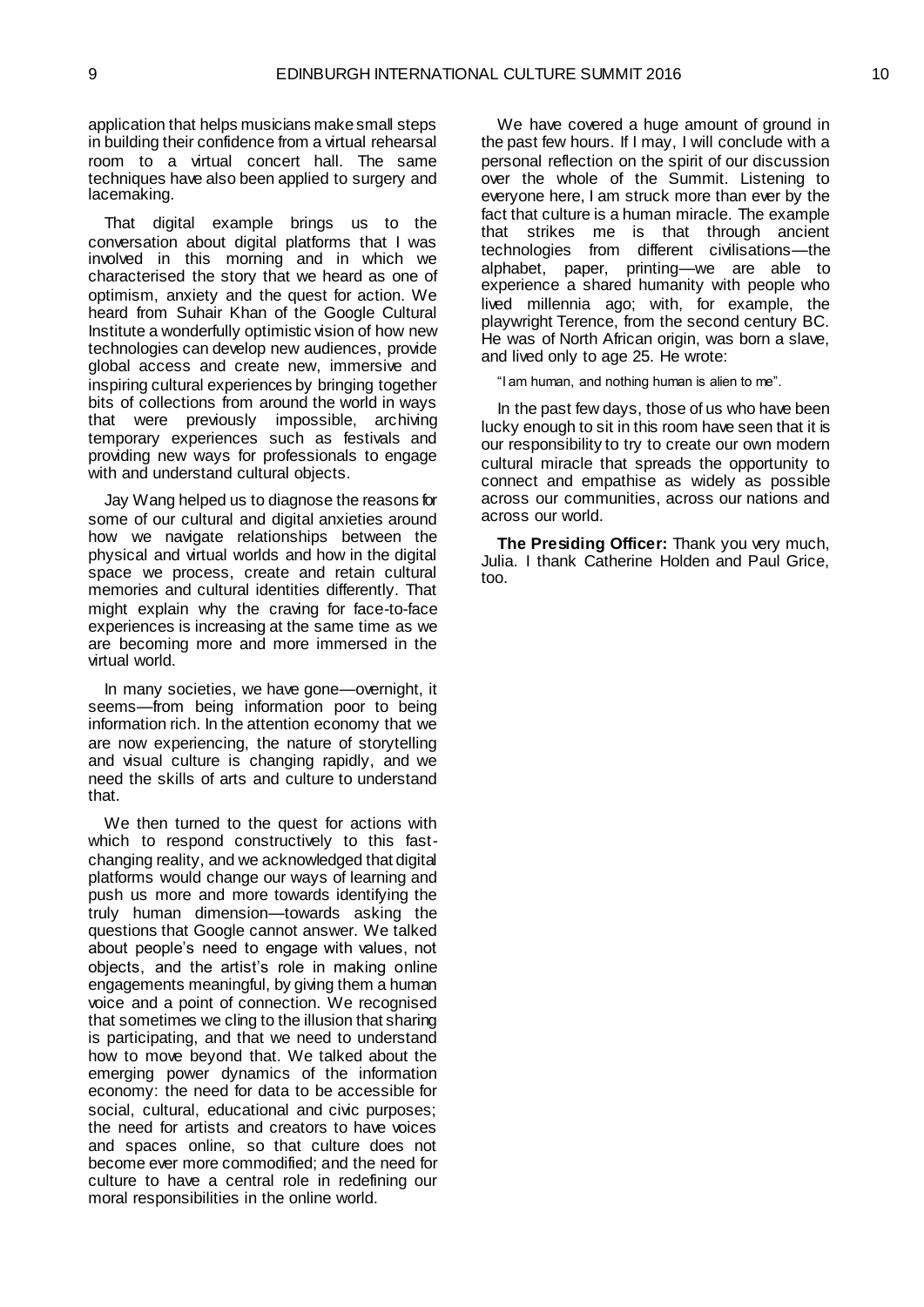## **Open Session**

<span id="page-7-0"></span>**The Presiding Officer (Ken Macintosh):** I ask people not to go anywhere. We will now go into an open session. It is our only open session, I am afraid, and it will be too brief—only 30 minutes. I have had nine representations, and there will be more people who wish to dip in, and we do not have a lot of time. There may be observations and there may be questions, and if any of our rapporteurs or possibly any of our partners wish to respond they should catch my eye, and I will take them in.

We have a limited amount of time, so if you want to make a point you should make it as briefly as you can. You should not come down to the lectern. If you stand up where you are, we will switch your microphone on so that you can make your contribution.

I call Américo Castilla, from the Argentinian culture ministry.

#### 14:32

<span id="page-7-1"></span>**Américo Castilla (Secretary of National Heritage, Argentina):** Thank you. I am Secretary of National Heritage, from the Ministry of Culture of Argentina. When I took the taxi to the airport to come here, the driver asked which company I was flying with. When I said "British Airways," he asked whether I was going to England. When I said "No, I'm going to Scotland," there was silence, so I felt the need to say, "That's part of Great Britain." He said, "I'm afraid that you're wrong. It's part of the United Kingdom." I am expecting lesson 2 when I go back. That is to say that nowadays information is something that one can find on the internet. A phrase that was spoken here was "learning links", and that is more important. That is what culture provides.

Our cultural institutions put together people from any circumstances—people who are from the public sector, from the private sector or individuals.

I read the newspaper this morning and saw that visas for foreign students will be reduced, mostly for those coming from outside the European Union. I was reminded that I came here as a student and did my postgraduate at the Slade school of art. I would not be here and have the knowledge that I have if that approach had been in place; I am a physical case and advocate for continuing to admit foreign students to Great Britain—or the United Kingdom.

As a student, an artist, the founder of a small foundation and as someone now in the public sector, I have taken risks—another important word that has been heard over the past few days. As an artist, that is the only way of doing work.

The TyPA Foundation, which is in the private sector, last year held a very significant gathering of museum people—an event called "Reimagining the museum"—where we had 700 attendees from 24 countries. It was said to be one of the most radical conferences ever, on account of the social commitment from the people attending, and we will hold it again next year in Medellín in Columbia. We want Latin America to be represented with its new ideas, which reflect more the social ambience and the way that culture has been redefined to adapt to the social needs of the people than conversations among the elite.

We are preparing for an event in November called "Chaos at the museum: infiltrating the urban fabric". We are organising that with Central Saint Martin's and two US universities—Davis University in California and George Washington University's Corcoran school for arts and design—which highlights the importance of alliances. I heard it said today that when you have passion, determination and good allies, you do not necessarily need money to start—I can prove that. Once you have those conditions, you are playing the game and the money starts to flow, which is important for small organisations. Now that I have a place in Government, I continue to agree with the idea of taking risks because one understands where one comes from and the constituents of the matters that we take into our responsibility.

We have already made a new museum policy that will bring radical changes to our 24 national public museums, as well as collaboration with institutions from all over the world, and we want to include the UK as a main partner.

Thank you very much for inviting me, for inspiring ideas and for permitting the dialogues with, for example, people such as those I met from China for the first time ever, as well as from other countries. I would not have been allowed to participate in those dialogues if I had not been invited to share these days with you. [*Applause*.]

**The Presiding Officer:** Thank you very much, Mr Castilla. I call Michelle Saidi from the European Youth Forum.

#### 14:39

<span id="page-7-2"></span>**Michelle Saidi (European Youth Forum):**  Thank you, Presiding Officer. I am part of the youth delegation and I am from Manchester.

I will start by telling you a small story. There was a girl who moved from Africa to the UK. As you know, language barriers begin when you move from one country to another. I think that it was Matthew Peacock who said that you have to be a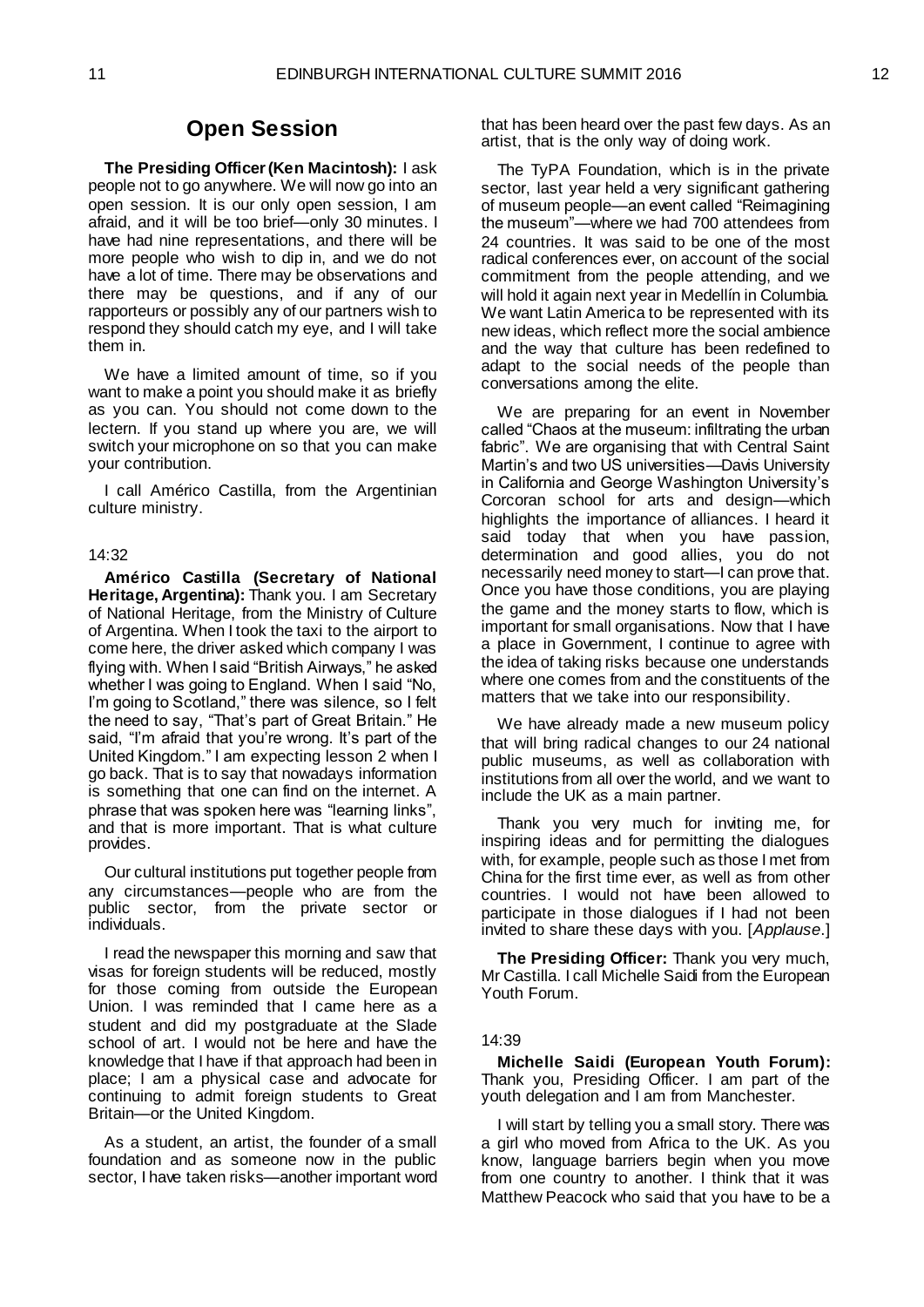foreigner to be able to understand culture. The girl moved to this country, where everything was new, and she took up the arts to be able to understand the language. My mum always told me that music has no language—to solve the puzzle, in case you have not figured it out, I add that the girl was me. I was nine years old when I moved to the UK. I joined the music group and I was in the drama club and the dance club—I am not a very good dancer, but I was in the club, and that is how I was able to make friends, because the movement told the story.

I think we all agree that culture is important otherwise, we would not be here—but there is something that I want to point out. To me, it is the elephant in the room. We all know that culture is important, but it is always one of the first things that gets cut in times of hardship, along with the youth budget. Those tend to be the first things that go. Education and health are important, of course, but so is culture. I was inspired by Professor Abdulkarim's story about what he does. If it was not inspirational enough to remind us all how important culture is, I do not know what else would be.

During the policy round tables yesterday, I had a conversation with Emma Ruse about statistics. As a politics student, I have to know about statistics, which are one of the things that help us to understand, but to me, politics tells us only what is going on. What about talking to people who can tell us why things are the way they are, why they are happening and why they exist? Rupert Myer said that, when we ask someone about their story, we can only refer to them as one person. What is wrong with that? That one person can tell us more than information about 1,000 people on a piece of paper. It is about trying to engage with communities and asking people what it is that makes them who they are.

What is culture to other people? We know what it is because we are involved in it, but what about people in our communities? Do they know what culture is, or what it is that makes them who they are? What is wrong with being one person? Maybe that is the step forward to finding numbers two, three and four and painting a bigger picture than what we see on pieces of paper.

Thank you for having us. [*Applause*.]

**The Presiding Officer:** Thank you, Michelle.

I call Mr Bilel Abboudi, from Tunisia.

#### 14:42

<span id="page-8-0"></span>**Bilel Abboudi (Ministry of Culture, Tunisia):**  Thank you, Presiding Officer. The delegation from Tunisia thanks the UK Government, the Scottish Government and the Scottish Parliament for

enabling our participation in the Summit, and we especially thank the British Council.

I was supposed to give a speech of thanks, but I want to mention that the theme of the Summit is relevant to our current phase of building a new Tunisia. Delegates will know what has happened in Tunisia since 2011. We are now in a phase of democratic transition, and the population—all the people—are in a phase of change and transformation and are reviewing our frameworks.

In history, a modern Tunisia had already been built by culture at the beginning of independence. It was built on education and culture by the leader Habib Bourguiba, and at that moment we had access to the arts and to education. We got our modern Tunisia. I hope that our culture, especially the arts and heritage, as well as nationhood which is a term that I really like—will play a major role in getting Tunisia out of the phase of change and in getting a new framework for democracy.

Our participation ties in with the Summit's theme of building resilient communities. That participation helps us to see new opportunities to explore or, if not to explore—after all, culture cannot be explored—to review our priorities in our cultural policies. We can then connect culture to really important things in our transformation phase—by which I mean, connecting arts and development, heritage and development, democracy and culture and culture and change overall.

I thank you for enabling our participation in this Culture Summit. Thank you, Edinburgh, and thank you, everyone who has supported us. We are looking forward to future co-operation. [*Applause*.]

**The Presiding Officer:** Thank you, Mr Abboudi. What I normally do in Parliament is to give speakers advance notice, so I will try to do that rather than ambush them. I will call Mr Matsunaga in one second but first I will call Francesca Reed from the European Youth Forum.

#### 14:46

<span id="page-8-1"></span>**Francesca Reed (European Youth Forum):**  Let me begin by saying:

"We are the shapers of culture, the w orkers of change and the dreamers of dreams."

From what we have heard in this summit, there is no denying that we all recognise how essential and valuable culture is in building a resilient society, so what I want to leave you with today are two tangible, practical ways in which culture can not only be sustained but thrive: accessibility and affordability—the two As.

From my experience working with young people from across the UK, it is clear that we need to make culture more accessible to them, and that we need to do that on two levels. First, on the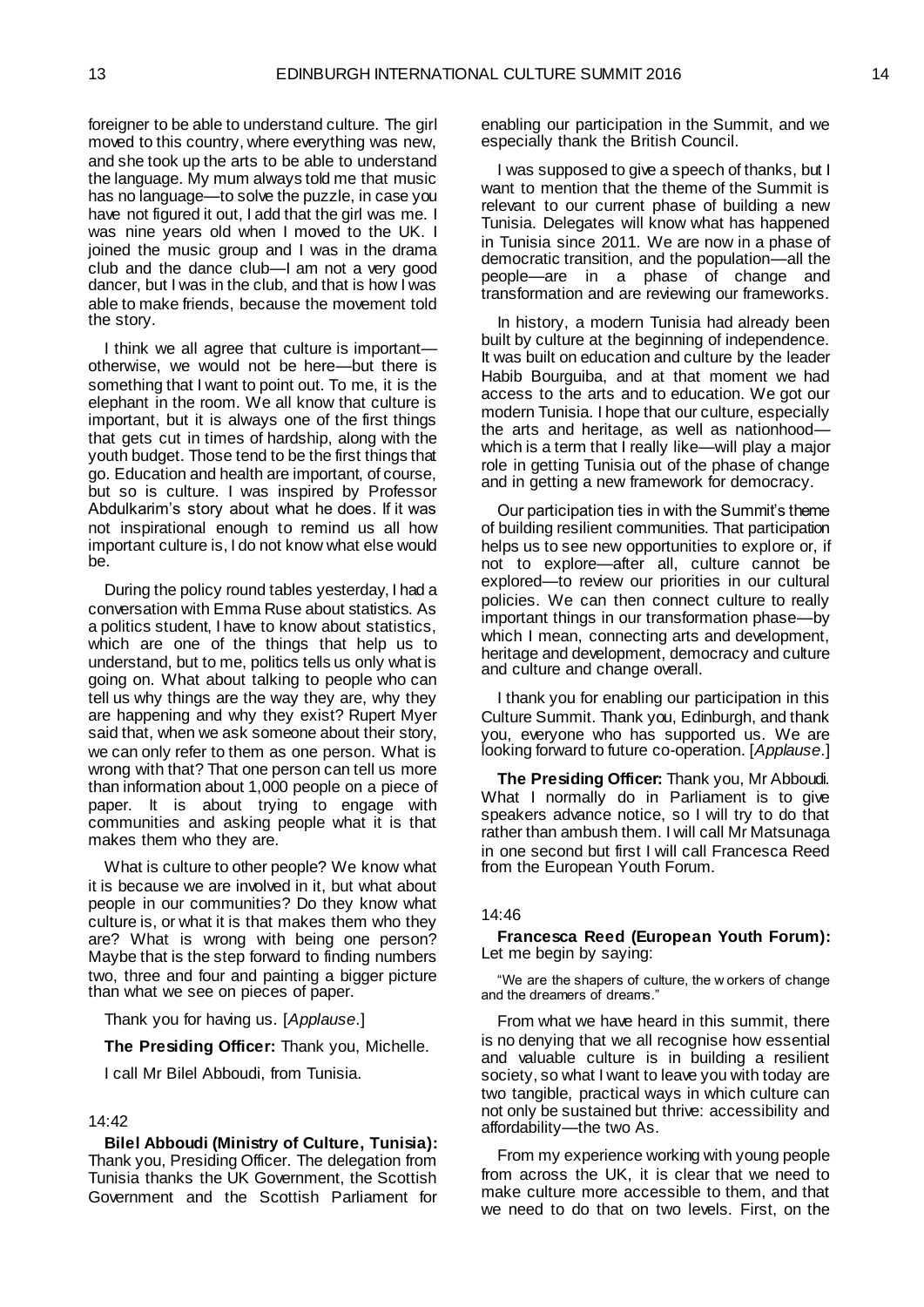practical level, there is a postcode lottery in mental health provision in the UK; the same can be said for culture and the arts. Young people who live in large, urban areas such as London and Edinburgh are surrounded by cultural opportunities. Although that is a great thing, young people in rural, isolated areas are often forgotten. It is vital that we improve opportunities for young people in less populated areas. Again, it comes back to the idea that this is not all about numbers but about the depth of impact made on each person who benefits from the cultural experience.

However, there is also a second level to accessibility, and it relates to belief systems. We have a duty to inspire young people to believe that they can be involved—that, for example, opera is open to you whatever your background, that you are welcome in any museum and that cultural opportunities are for you. That comes down to education, and it is therefore absolutely vital that the arts and culture remain an integral part of the curriculum. Throughout my secondary school life, I suffered from severe anxiety, and music lessons and the performing arts were a release for me. Even when I felt as though I was the smallest human being on the planet, I felt when I went on stage that I was someone and that someone wanted to listen.

The second A is affordability. With cuts hitting every sector, particularly culture, we need to create new ways of sustaining that sector and enabling it to thrive. One way that we discussed and something that we can do—is to utilise what is already out there. From a young person's perspective, so many passions and new ideas are coming through and young people are so eager to get their views heard, make a change and bring new ideas to culture. However, one thing that we really need to think about is how we can use those passions effectively, economically and in a creative way. Instead of just creating new cultural activities and new cultural ideas, we need to think more about how we can utilise and improve on what is already there, make connections and build a stronger force for bringing about better cultural opportunities.

Finally, if there is something that this summit has shown us as young people, it is that in order for culture to thrive, we must remove the barriers between young people and politicians and between young people and people who work in the arts. We as young people need to be at the forefront of cultural policy in our communities and our countries, and we need to be equal partners in policy round tables. After all, we are the ones who will be continuing to fly the culture flag in the future.

Thank you. [*Applause*.]

**The Presiding Officer:** Thank you, Francesca. On that note, I understand that the Youth Forum is going to hold its final session at 4 pm in Committee Room 1, and that everyone is welcome.

In a minute, I will call Thomas McEachan. First, I call the Consul General of Japan, Mr Daisuke Matsunaga.

#### 14:50

<span id="page-9-0"></span>**Daisuke Matsunaga (Consul General of Japan in Edinburgh):** Thank you, Mr Presiding Officer.

I would like to express my heartfelt thanks to the Scottish Government and the Scottish Parliament, who have made this wonderful exercise possible. If I could summarise the past three days in one word, that word would be "inspiring".

I was particularly fascinated by the session on culture and participation. The great lesson that I learned is that art and culture are not only for the talented few but for everyone, including those people who have physical and mental difficulties. I also learned that we are born to enjoy art and culture—indeed, that we are born to dance. I recall that in my high school days I was generally considered to be a geek—a studying-only type who read books all the time and had no fun—but when everyone realised that I was also a good disco dancer, there was much hilarity. [*Laughter*.]

The past three days have given us an opportunity to make wonderful connections. Had it not been for this conference, I would not have been able to meet so many interesting people. I am truly grateful to the Scottish Government and the Scottish Parliament for that, and I am grateful to the Presiding Officer, who has handled the meeting very skilfully and often with a touch of humour. Thank you. [*Applause*.]

**The Presiding Officer:** Thank you, Mr Matsunaga. I think that there was a ripple of warm recognition when you talked about being considered a geek rather than a dancer—from half the room, obviously.

In a second, I will call the Rt Hon Matt Hancock, who is one of our sponsors and co-hosts. First, I welcome Thomas McEachan from the Scottish Youth Parliament.

#### 14:53

<span id="page-9-1"></span>**Thomas McEachan (Member of the Scottish Youth Parliament):** Presiding Officer and delegates, I sit in this Parliament as a testament to the deep and meaningful impact that culture can have on the lives of people all around the world. I am someone who has been profoundly moved and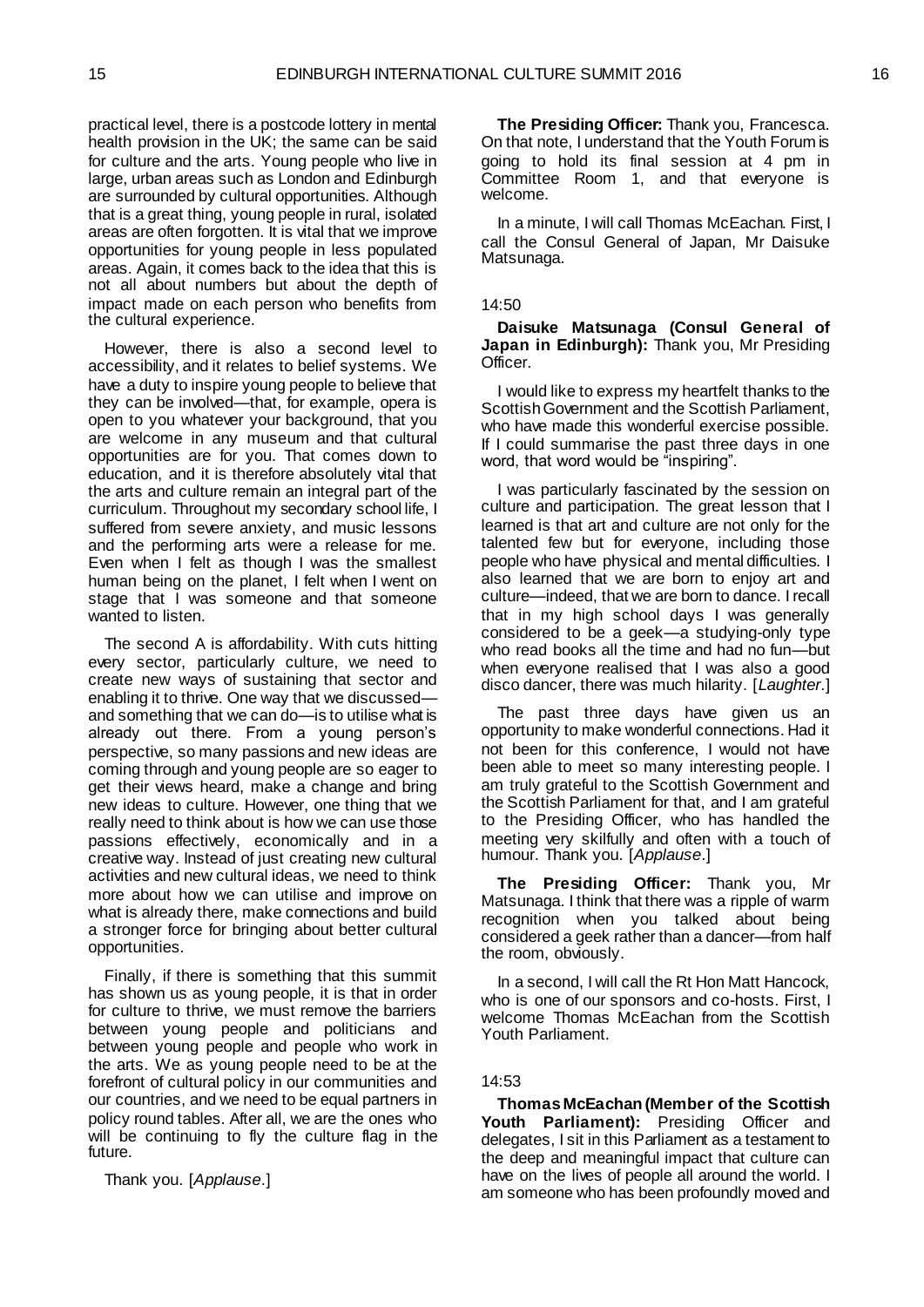inspired by the work of our contemporary artists and the words, sketches, paintings and music of our predecessors.

I have directly benefited from the truth that those artists captured. As a child, I was bullied and harassed. Other pupils did not approve of my sexuality, or did not quite understand what it meant to be gay. I felt ostracised and alone. I felt that there was nowhere I could go, no one I could look to, and nothing—absolutely nothing—that I could do.

Of course, my school, my family and my friends did what they could to help. They offered reassurance and they offered education to the others, to help them to understand that I was not different but just like them. That worked for them, but the training and the dialogue that it opened up never really helped me to accept myself. Deep inside, I was confused, angry and frustrated with myself for being born this way. There was a point when I would look in the mirror with disgust.

But there was hope for me yet. I found identity in the words of Philip Pullman, Shakespeare and J K Rowling, to name but a few, who showed me—a scared little boy—that I should love myself, love others and do my best to make the world better. If it was not for their words, I doubt that I would be sitting here today, and I certainly would not be representing my local area, Glasgow Pollok, in the Scottish Youth Parliament.

What is the point of this story? It is quite simple, really. Culture, whatever form it takes, wherever it is experienced and whatever the language of the creator, changes lives. Culture changes lives, whether we are talking about the woman with Parkinson's who found that she could dance, the girl who found comfort when she accessed art therapy to help her mental health or the homeless people who performed an opera to a crowd of their peers. Culture changed my life, and it can change so many more lives in future.

Delegates, as we leave the Summit today, I want you to remember that I said that. I want you to remember my story and those of all the others. I want you to lock that up in your mind and bring it to the forefront of your memory. We can become bogged down in numbers, which we have all agreed are quite important, but I want you to remember the human element in all this and to be mindful of that when you make decisions.

Do what you can, preserve what you can, build the infrastructure that you can and engage with those who are disengaged and feel left behind. Thank you for an amazing Summit and thank you for listening. [*Applause*.]

**The Presiding Officer:** Thank you. In a moment, I will call Lauren Ross, but first I call Mr Matt Hancock MP.

14:55

<span id="page-10-0"></span>**Rt Hon Matt Hancock (Minister of State for Digital and Culture, UK Government):** On behalf of the UK Government, I say to everybody that it has been a huge pleasure to co-host the conference, which has been a success. The slogan of the Edinburgh International Festival is "Welcome, World" and we have certainly welcomed the world in the past few days. We have delegations from 40 diverse countries and 23 ministers who have travelled internationally to be here. I think that we can all agree that the contribution from the 40 youth participants, to whom we are all grateful, has been successful and inspiring.

The Summit has taken place at the same time as the Edinburgh Festivals, which attract about 4 million visitors. This is a brilliant time of year to hold such a conference.

There have been striking moments for us all, such as the contributions of Matt Peacock and David Leventhal this morning. Professor Abdulkarim reminded us what really matters in the area that we all work hard at. That has redoubled my enthusiasm to ensure that we deliver on the cultural protection fund that the UK Government proposes and that we ratify the Hague convention; indeed, I can tell the Summit that, having signed the convention, the UK Government will ratify it over the next six months in the UK Parliament. [*Applause*.]

We need to build on such strength for next time. I have no doubt that, by then, the world will have changed—for the better, we hope, in many places, and certainly for the more digital in almost all places. Indeed, that has been a strong theme of the conference.

I hope that delegates have seen some of the best of Britain. We are open for business, open for investment, outward facing to the world and open for cultural exchanges that transcend all boundaries and which, as has been said, connect across communities and around our world in a way that only culture can. [*Applause*.]

**The Presiding Officer:** Thank you. In a moment, I will call Fiona Hyslop, who will be our final speaker in this section, but first I call Lauren Ross from Youth Arts Voice Scotland.

#### 14:58

<span id="page-10-1"></span>**Lauren Ross (Youth Arts Voice Scotland):**  Hello and thank you for allowing me to speak at the Summit. I think that I speak for everyone in the youth forum in saying that we have very much enjoyed listening to all the delegates and that we really value the opportunity to speak alongside you.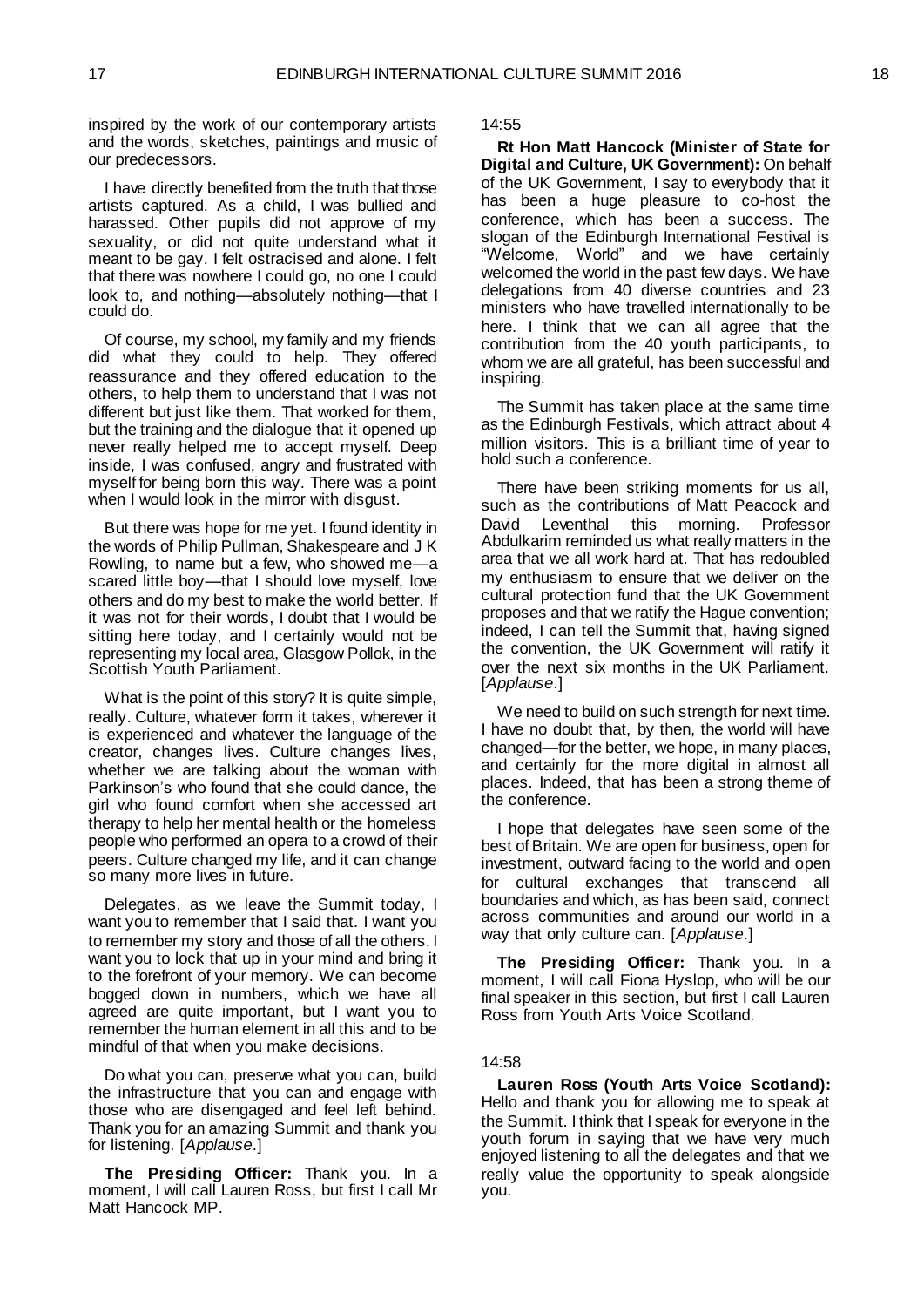I am a member of Youth Arts Voice Scotland, which is one of the co-design projects that are led by Young Scot. For the two years that I have been involved, I have had the best work experience that I could have been given. Throughout my life, my parents and my school have supported my interest in the arts and culture, but the opportunities that I have gotten by being a representative of Youth Arts Voice Scotland have improved my confidence. I was always very shy, and I would never have expected to be speaking here at the age of 20 or at any time in my life. The organisation has supported me in my personal growth and I am very proud to be part of the great youth forum that is here today.

I am also a member of Heritage Blueprint, which is another co-design project. We are a panel of young people who work with the National Trust for Scotland to engage more young people in heritage. Although we are very much interested in heritage, a large proportion of the young population of Scotland are not very engaged, and we have been trying to come up with recommendations on how to engage them.

From my perspective, heritage, whether national or international, is simply a collection of stories, and a good story is of interest to everyone. A good story lies at the heart of the most successful films and books that everyone loves and it is the very foundation of all our identities. So if heritage is simply stories, why are so many young people or people in general disengaged? That means that the communication is not effective. We need the support of good storytellers, and who are the storytellers? They are the artists. Art and heritage are two spokes on the wheel of culture. They have a lot in common and, in working together, they can support each other. With art's support for heritage, more young people and people of any age who are interested in heritage would become more interested, and I believe that, with that stronger fusion, the interests of art and heritage would improve.

I hear through the grapevine that France has started a new scheme to give young people free access to cultural institutions. However, as we have realised through our work, money is not everything. It will definitely help more young people become engaged, but we have to drive forward the idea that heritage is something that everyone should be interested in because, basically, it is our story. I recently read a collection of essays on art by John Berger, the famous essayist, in which he described the present as a past that we can influence. Describing the past in that way would engage people because, as we have been discussing at the Summit, it is about everyday life and who we are. It is not just about castles and hills. We do not necessarily need to define heritage, the arts or culture but we need to

communicate the breadth that all those topics have. We really have to focus on that, especially if we are to engage more young people.

Thank you for listening. [*Applause*.]

**The Presiding Officer:** Thank you very much, Lauren.

Our closing speaker in this section is our own culture minister here in Scotland, Fiona Hyslop MSP.

#### 15:02

<span id="page-11-0"></span>**Fiona Hyslop (Cabinet Secretary for Culture, Tourism and External Affairs, Scottish Government):** Thank you very much, Presiding Officer, and thank you for so ably chairing this Culture Summit. Can we have more debates like this in the chamber every week, please?

The theme for the Summit is "Culture: Building Resilient Communities". Some of you will have been at the Tattoo last night and you may have heard the tune "Scotland the Brave". That will give you one sense of Scottish spirit, but I also hope that, from the last three days, you have a sense of the Scottish spirit of sharing, thinking and internationalism.

It is often said that culture tells truth to power, but I think that what we have heard over the last three days is that the importance should lie in culture and heritage giving power to the powerless or allowing the powerless to take power for their truth to be told. As we have heard, people's heritage can be sold, stolen or destroyed, so they should have the capacity to renew and rebuild.

One word that I have written down is "risk", which our Argentinian colleague mentioned. One issue is where power lies in the digital age or the new age in curatorial and political terms. We want our ministers and curators to be brave so that their decisions can help to create the conditions for success.

I particularly thank Jonathan Mills and the Summit Foundation, who have I hope helped us to become a resilient community of thinkers and actors. Also, the Youth Forum, of which I am tremendously proud, has helped to ensure that our community will be resilient in future. So let us value our culture and be proud, but if we are really going to help people in the world who need our support and inspiration, we all have to be brave. [*Applause*.]

**The Presiding Officer:** Thank you very much, cabinet secretary.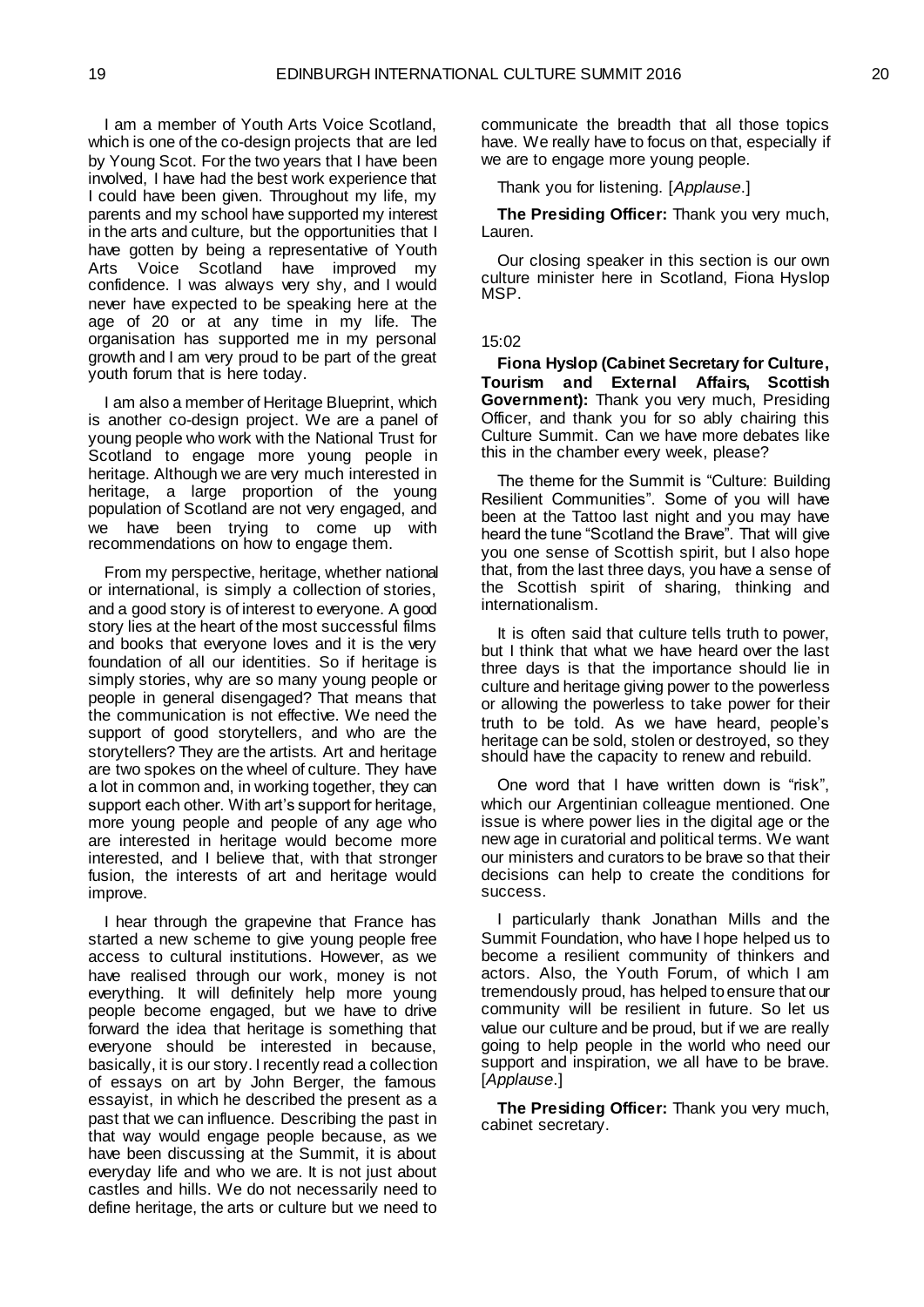### **Closing Remarks**

<span id="page-12-0"></span>**The Presiding Officer (Ken Macintosh):** We will move to our closing remarks. Sir Ciarán Devane is the chief executive of the British Council, which is one of the founding partners of the Culture Summit.

#### 15:05

<span id="page-12-1"></span>**Sir Ciarán Devane (Chief Executive, British Council):** Thank you very much. I, too, shall attempt to be brief and succinct.

The partners are acutely conscious of the time that senior and important people from around the world have invested in the Summit, so the partners' commitment is that we will do our best to ensure that the impact of the Summit continues. For me, there are at least four levels of that impact.

First, we have all given or heard particular contributions that have been incredibly inspiring over the past days. I, too, pick out Professor Abdulkarim. If we want to know what bravery is, what he has done in Damascus and Syria is tremendous.

The second level of the impact is to do with some of the challenges that have been placed before us. Francesco Bandarin talked about our ability or inability to articulate to the development community why culture is such an important part of development. I know that I speak for some of our academic colleagues who are with us in saying that we will take that challenge forward and ask how we can produce the evidence and link into not only the financial business cases for projects, but the case for building that cultural and social capital.

The third level of the impact is in the bilateral relationships and conversations that have taken place. In my case, there is the memorandum of understanding with our friends from Nigeria and the honourable minister. I know that many other conversations have taken place.

Over the past few minutes, we have alluded to the final level of the impact, which relates to our role as not only leaders of culture in our own nations but globally, particularly in some parts of the world at the moment. I remind you that the world has not, of course, always been peaceful and happy. Let us think back to 1940, when we got our royal charter.

My UK colleagues are very tired of me talking about some of the founding principles of the British Council, which were articulated in our very first annual report, in 1940. It talks about the annihilation of distance bringing civilisations into dispute and neighbourliness having expanded

over time, from the person in the county next door having been a foreigner to our neighbours being in the Americas and on the China seas. Sitting down and writing that in 1940 as the bombs were falling was an act of cultural bravery. The report said that, once people were through that, they needed to promote the interchange of knowledge, ideas and discoveries to create a basis of friendly knowledge and understanding between peoples.

If we want to make the world a better, more prosperous and safer place, what we as the cultural community can do for cultural relations, cultural diplomacy and the exchange of ideas is incredibly valuable.

I will say a few thank yous, if I may. I thank our partners: the cabinet secretary for culture, Fiona Hyslop, who has been tremendously supportive; Matt Hancock from the UK Government and his peers and colleagues, who have been very supportive; the Edinburgh International Festival; Fergus Linehan; and, of course, Sir Jonathan Mills, without whom we would not be here at all. Jonathan is the inspiration behind the Summit. I cannot spot Sir Angus Grossart at the moment, but we would not be here without him either. He has made a tremendous contribution with the Edinburgh International Culture Summit Foundation and sorted the financial model behind what we have done.

I hope that we have demonstrated that the city of Edinburgh, Scotland and the United Kingdom are intent on being outward-looking, international and globally engaged communities, and I hope that you have had a fabulous time. We promise to write up the findings and ensure that we drive the impact forward and continue the conversations.

I thank each and every one of you for every word that has been said and every idea that has been shared. I wish you safe travels home and look forward to working with you all in the future.

Finally, I thank the Parliament, which has provided amazing facilities. [*Applause*.]

**The Presiding Officer:** Thank you very much, Ciarán. I ask Fergus Linehan to step up to continue the vote of thanks. As you know, Fergus is the director of the Edinburgh International Festival. He took up that appointment in 2014 to popular and critical acclaim.

#### 15:10

#### <span id="page-12-2"></span>**Fergus Linehan (Festival Director, Edinburgh International Festival):** Thank you, Presiding Officer.

Excellencies and ladies and gentlemen, on behalf of Joanna Baker and me from the Edinburgh International Festival and of all our sister festivals, I thank you for your contribution to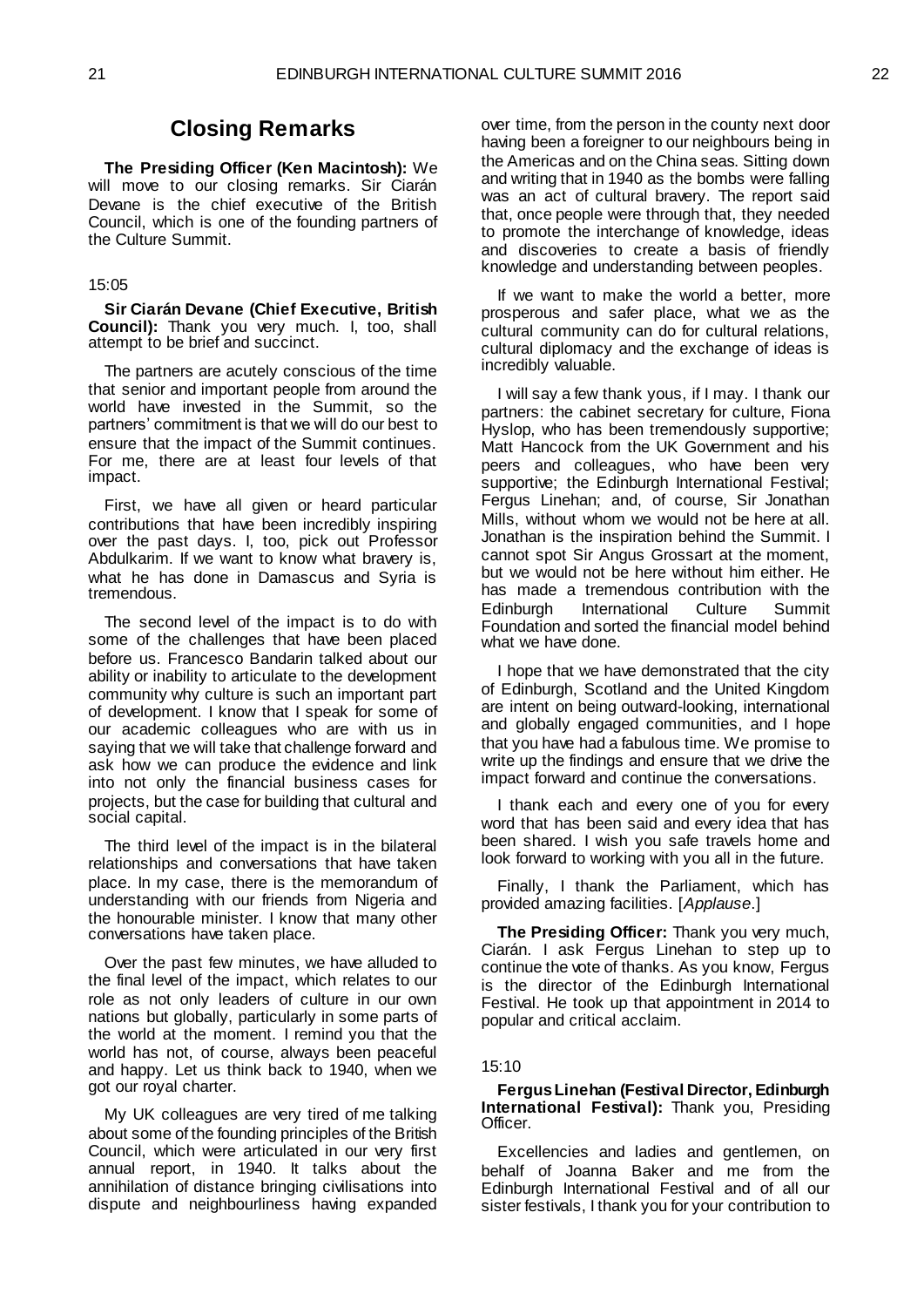the Summit and your participation in our 2016 festival season. As Matt Hancock just said, we launched our season this year with the expression "Welcome World" blazoned across many of the city's major buildings. Those bright yellow banners served to make up for some of the lack of sunshine throughout the month but, more pertinently, they became a sort of slogan for the distillation of what we are trying to achieve here in August and, indeed, what has been achieved here over the past few days.

What seems particularly appropriate about this Summit is that it takes place in the midst of so much artistic expression. That has given us a connection with those whose work is enlivening and enriching our communities and has given the whole discussion around cultural policy a really practical edge.

I come here before you today as a curator, producer and cultural entrepreneur. Throughout this city this month there are men and women of extraordinary drive and energy who have committed time, energy, creativity and money and have stepped into what is the most competitive cultural environment in the world because they passionately believe that they have something to say that the world needs to hear.

Artists and cultural managers are some of the most hard-working business people who I have ever encountered. They take extraordinary risks and overcome extraordinary adversity. It is very fitting that the work of the partners is supported by the Summit Foundation, which is a group of leading business people, entrepreneurs and companies led, as Ciarán said, by Sir Angus Grossart, because the mind and spirit of the entrepreneur and the mind and spirit of the artist have much in common. As we move towards the closing of the Summit, I would like to thank and pay tribute to the dancers, actors, musicians, visual artist, writers, choreographers and designers. We remain first and foremost at your service, so thank you so much.

When this festival finishes on Monday, we start the next festival the following day. There have been extraordinary conversations here, but there are three very practical things that I am going to take away that will affect my work on Tuesday morning. They are to do with leadership, with evaluation and data, and with risk.

What is very clear at the moment is that there are extraordinary opportunities but also extraordinary complexity. I congratulate Jonathan Mills on the addition of the Youth Forum, because it has brought home—certainly, to me—that the level of complexity that young people are going to have in their future is far more dense than that which I have encountered. There is an enormous responsibility on us in terms of mentoring and the

development of future leadership. That has really come home to me throughout this Summit and is something that I think that we will need to work on very carefully, particularly with regard to our view on the year of young people in Scotland in 2018. There are great opportunities that we need to start thinking about and working on.

The second thing is to do with data and evaluation. I note the comments of Professor Mike Power on how we measure and quantify success. The recent studies in relation to the impact of Edinburgh's festivals were very valuable in a twofold sense because they illustrated the particular benefits that accrue to Scotland and the UK, and because they used the same measures that we had used five years earlier. That meant that it was more than just simply a case of advocating but actually a measure of where we are going, where we are succeeding and where we have work to do. It occurred to me that all of us need to work together on shared methodologies and data collection so that we can not only advocate but begin to measure the changes that are undoubtedly happening in our cultural geographies.

The third thing is about risk. Again, Mike Power talked about risk in a very open way and he mentioned the discomfort that we sometimes feel in talking about the nature of risk. I therefore thought that I would tell you a quick story about the origins of the festival, which you might not have heard.

The Edinburgh Festival almost did not happen. Despite the commitment of the British Council and the City of Edinburgh Council, the funding for the festival was not fully in place in the run-up to it. That was the case until the Earl of Rosebery, who lived outside Edinburgh in Dalmeny House, stepped forward. In an extraordinary stroke of luck, his horse had won the derby, and he donated the winnings to the festival. To make something like this happen involved the commitment of local government, national Government and the community, but it also required a horse to come home.

Of course, the real reason for the longevity of this festival—we are heading towards our 70th anniversary next year, when we hope to see all of you—concerns something that is at the heart of what the past few days have been about. In 1949, the Scottish Nobel laureate, Sir John Boyd Orr, proposed that our festival be considered for the Nobel prize. In his citation, he wrote something that still feels as relevant today as it did then:

"Aught that w e can do to bring together men and w omen from all parts of the w orld; aught that w e can do to assist them to find a common interest and mutual understanding in the revelation of the music and art of the great masters; aught that w e can do to establish an incorruptible love of truth, to create a lofty spirit of freedom and to blend a moral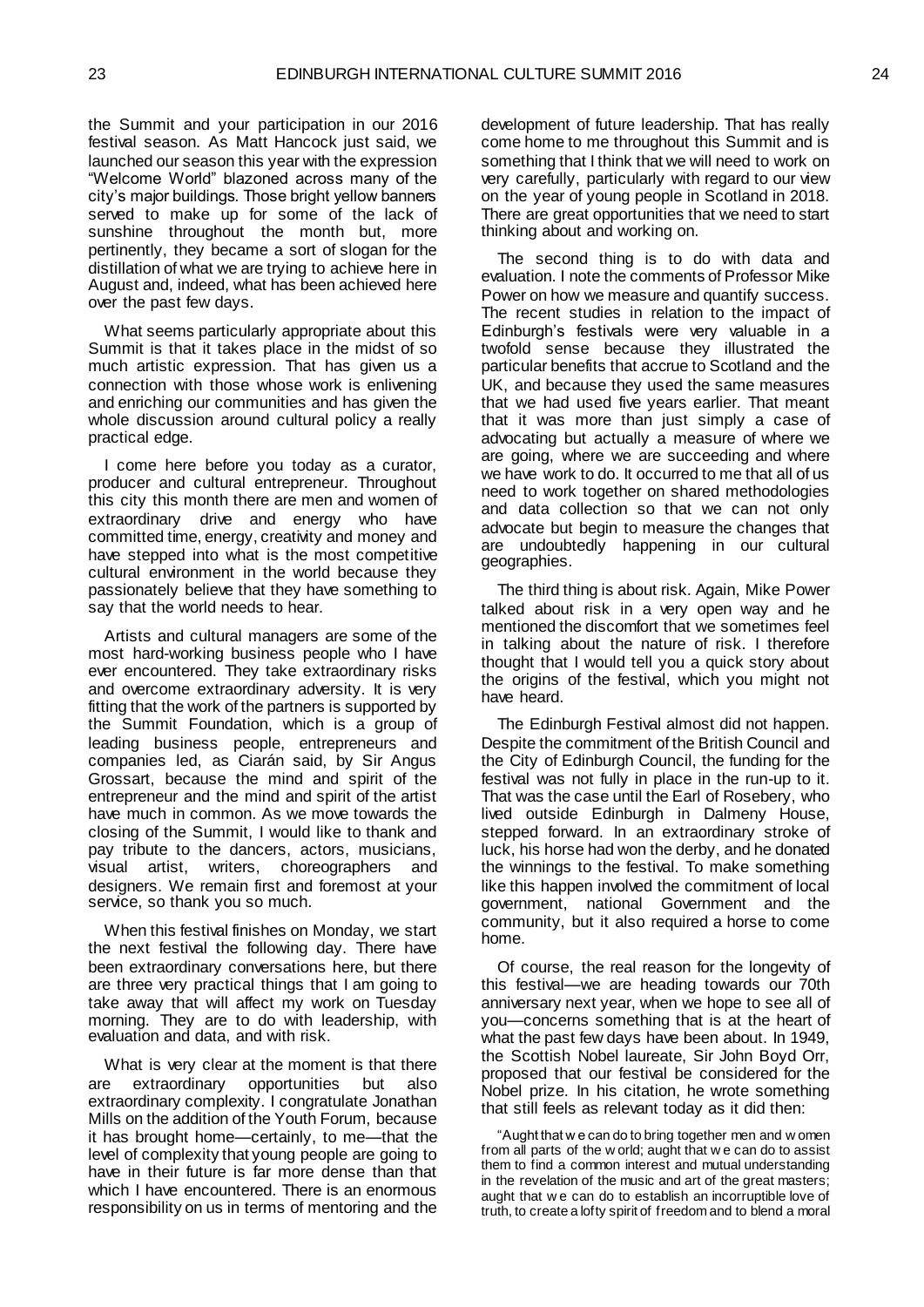and intellectual guiding force in the future of the w orld aught that w e can do in this respect w ill meet the greatest need of mankind and confer the greatest gift upon a w avering civilisation."

Thank you very much. [*Applause*.]

**The Presiding Officer:** Thank you, Fergus.

## <span id="page-14-0"></span>**A Special Performance by Cape Town Opera Chorus**

#### 15:16

**The Presiding Officer (Ken Macintosh):** We began the day with some dance, and we will move towards a conclusion with some music.

I am delighted to have the opportunity to introduce to you a fantastic act: the Cape Town Opera Chorus, which won the 2013 International Opera Awards chorus of the year award and has gone from success to success, from the townships of Johannesburg to the Berlin Philharmonic, under Sir Simon Rattle. In the past two years, the chorus has sung in the Netherlands, Portugal, Perth, Munich and Barcelona, and it has a programme this year of more than 100 performances in Cape Town, France, Germany, Italy, the United Kingdom and Argentina.

*The Cape Town Opera Chorus performed two songs: Elijah Rocks and Bawo Thixo.* 

**The Presiding Officer:** What a fantastic note to end on. I noticed the delegates from Lesotho joining in—I believe that there are two spaces in the choir available. [*Laughter*.]